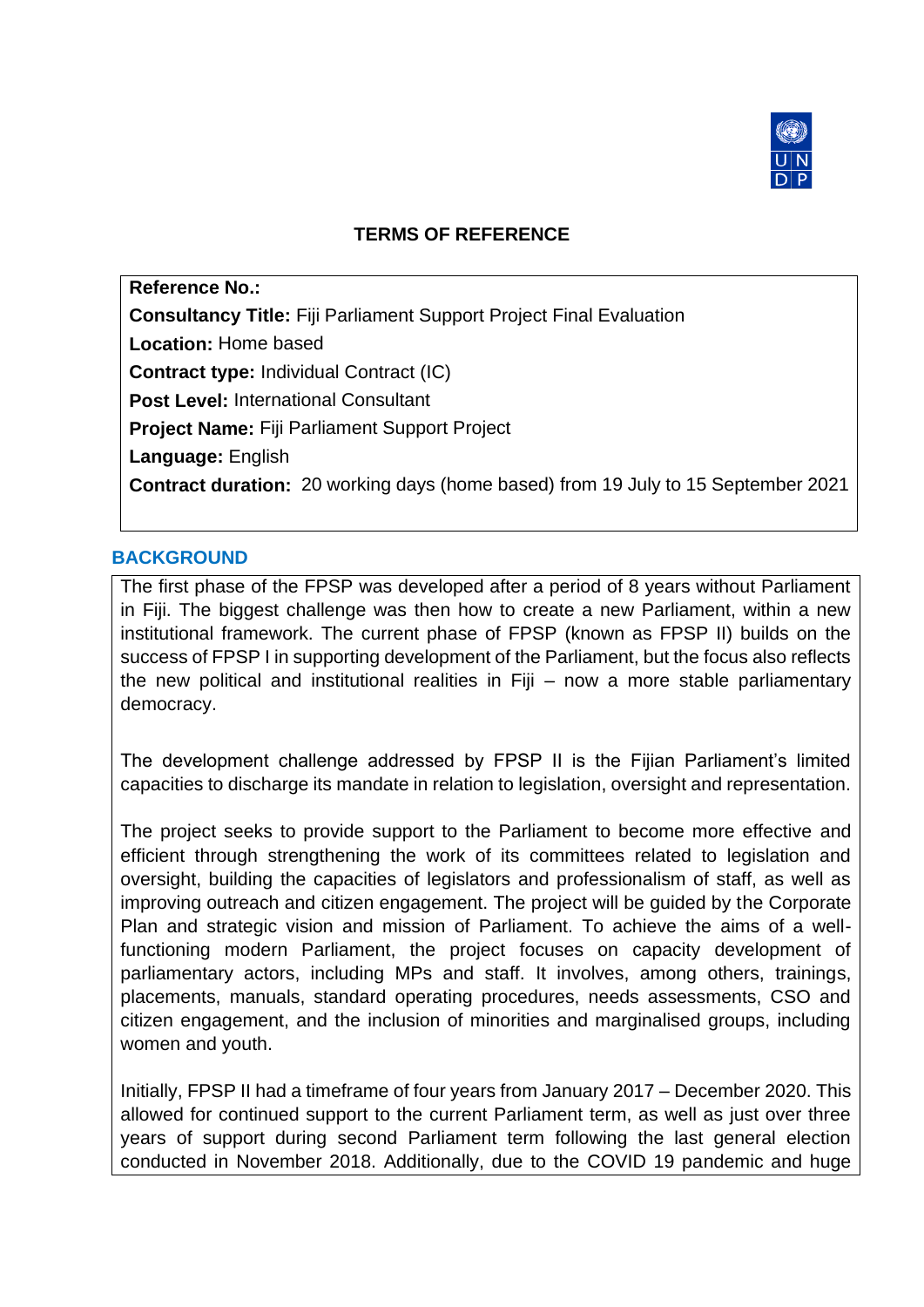challenges it posed for the project, as elsewhere, the Project Board agreed to extend the project by one (1) year ending in December 2021.

# **The FPSP II identified the following outputs for its programming:**

- *Output 1:* Committees have enhanced capabilities to undertake their legislative and oversight functions, including skills to ensure that the SDGs and development issues are mainstreamed across Parliament's work, including gender mainstreaming.
- *Output 2:* MPs, including women MPs, and staff have increased capacities and improved professionalism to fulfil their obligations, benefitting from exposure to other parliaments through south-south triangular cooperation.
- *Output 3:* Parliamentary outreach and citizen engagement have expanded to include traditionally excluded groups, such as women and youth, and reach remote areas.

# **Objectives of the Evaluation:**

The final evaluation will focus on measuring development results generated by the FPSP, based on the scope and criteria included in this term of reference. The unit of analysis or object of study for this evaluation is the FPSP, understood to be the set of components, outcomes, outputs, activities and inputs which are described in the FPSP Project document and M&E Frameworks.

The objectives of this evaluation exercise are to:

- Assess to what extent FPSP has contributed to address the needs and problems identified during programme design.
- Assess how effectively FPSP has achieved its stated development objective and purpose.
- Measure how efficiently the FPSP outcomes and outputs have progressed in attaining the development objective and purpose of the project.
- Assess both negative and positive factors that have facilitated or hampered progress in achieving the project outcomes, including external factors/environment, weakness in design, management and resource allocation.

Assess the extent to which the application of the rights-based approach and gender mainstreaming are integrated within planning and implementation of the FPSP project.

## **DUTIES AND RESPONSIBILITIES**

#### **Scope of Work**

Under the guidance and direct supervision of UNDP Pacific Office Team Leader, Effective Governance, the key responsibilities of the Evaluators include (i) development of the evaluation design with detailed methods, tools and techniques, sensitive to key gender as well as human rights issues (ii) ensuring adherence to the United Nations Evaluation Group (UNEG) Norms and Standards, standards, guidelines and templates and the full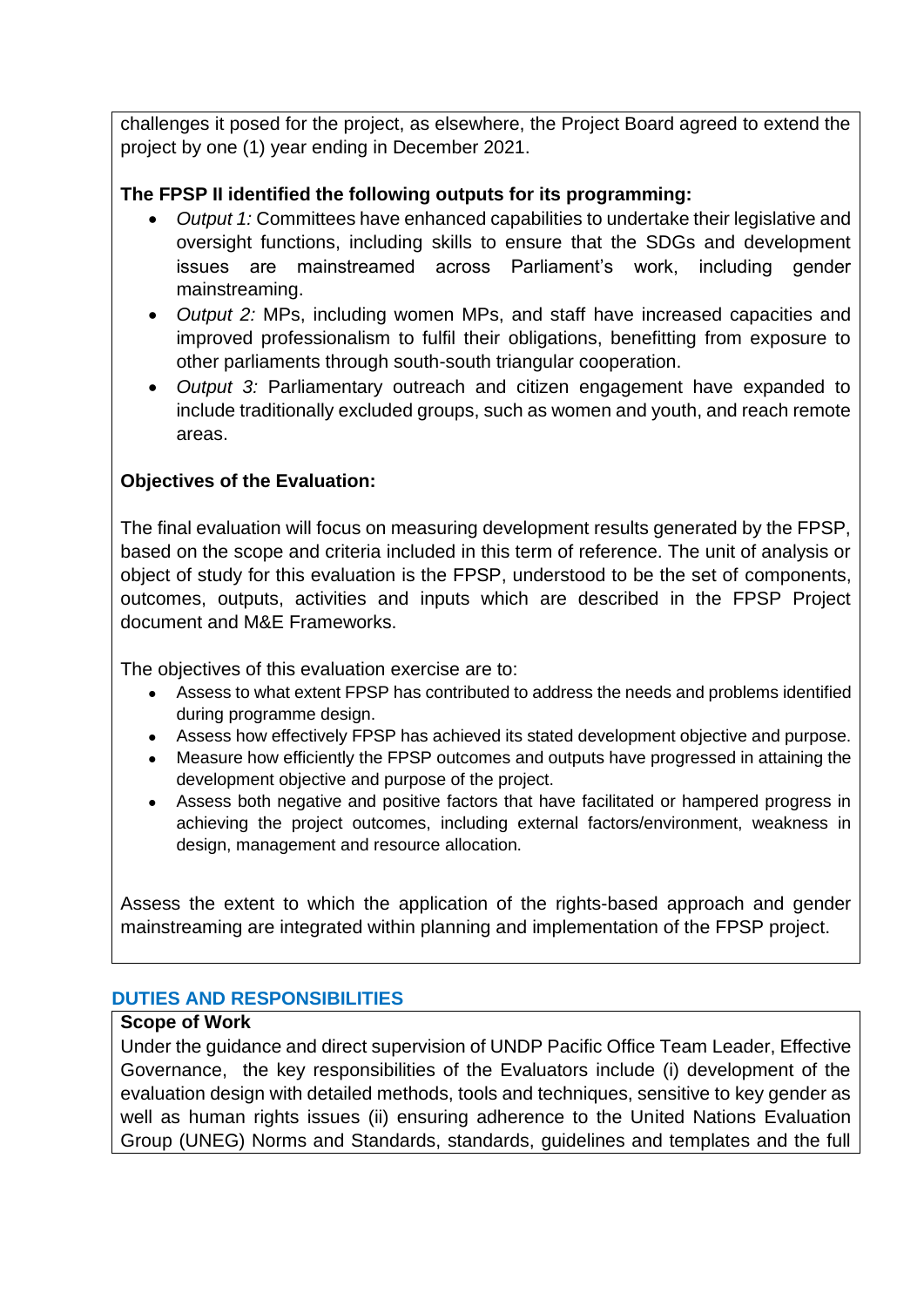evaluation Terms of Reference (ToR), and (iii) ensuring that all deliverables are submitted in a timely and satisfactory manner and in line with the quality criteria checklist.

The Evaluators will work on assessing the following:

- Develop and finalize the inception report that will include elaboration of how each evaluation question will be answered along with proposed methods, proposed sources of data, and data collection and analysis procedures;
- Design tools and data collection;
- Collect data, analyze data and interpretation data;
- Develop the draft evaluation report;
- Finalize the evaluation report:
- Present the initial findings and de-brief;
- Ensure compliance with the Final Evaluation TOR; and
- Utilize best practice evaluation methodologies;

The expected output for the evaluator's assignment is to provide a holistic, impartial and credible review of the activities implemented by the project from January 2017 to December 2021. In conducting the final evaluation and writing FPSP evaluation report, the Evaluator should use the following criteria and questions:

### **Design:**

- o To what extent has the results-based framework been a useful programme management tool and allowed for an assessment of project outcomes and impact?
- o How well aligned are activities, outputs and outcomes in the logical framework?

## **Relevance:**

o Evaluate if the project's implementation strategy, output and activities, are realistic and appropriate for achieving the project results and supporting the parliamentary development;

#### **Efficiency:**

- o Evaluate the efficiency of project implementation including management decisions and the cost efficiency;
- o Weigh the project management structure as to how far have they supported or hindered the project's efficient operations.

## **Effectiveness:**

- o Assess how assumptions have affected project achievements and the subsequent management decisions vis-à-vis the cost-effectiveness of implementation;
- $\circ$  Assess if the project has a suitable M&E plan in place to ensure quality in the implementation and monitoring of the project activities and achieving projects intended results

# **Results to date:**

- o Evaluate the results achieved to-date and its contribution to the wider parliamentary environment and sectoral objectives summarized in the projects' overall goal and objectives;
- o Assess the extent to which the project outputs have been effectively achieved and what is the quality of the results achieved

#### **Lessons learned**: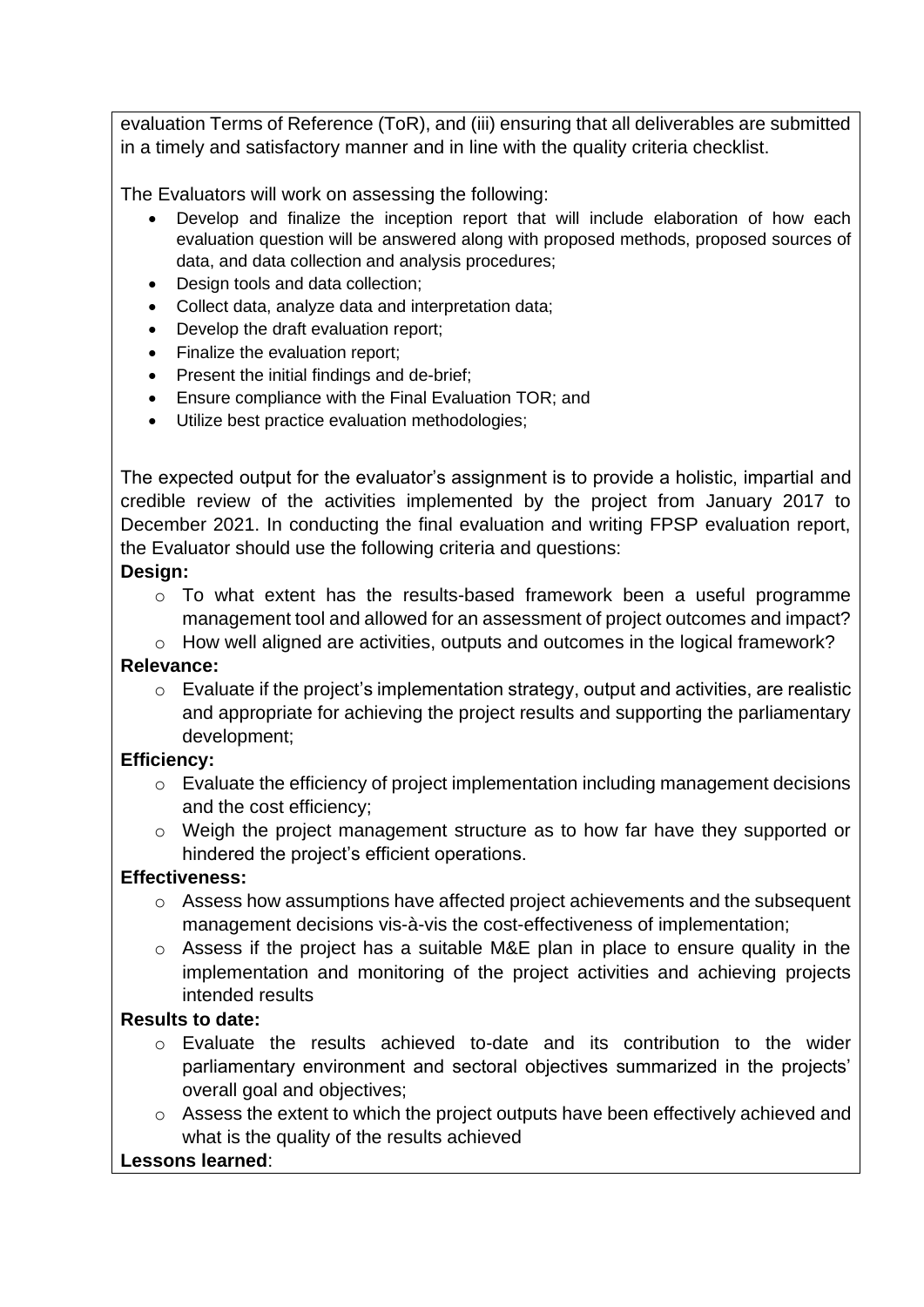- o Assess what has worked well and what hasn't and why along with good practices for the remainder of the project and future national and regional programming on parliamentary development.
- o Provide key recommendations for future assistance based on the lessons learned **Expected Impact:**
	- o To what extent is FPSP likely to achieve/ already achieved its objectives or parts of it beyond the delivery of activities and progress against output targets?
	- o Which best-fit can be identified for adaptation and replication (e.g. In other projects or topics), up-scaling, or prioritization, to ensure achieving outcomes in the most effective way?

## **Human Rights**

o To what extent are human rights considerations included in the project design and implementation?

## **Gender Equality**

- o To what extent has the Project promoted women's participation through the Project activities and improved the active participation of women in discussions and decision-making fora?
- o How could gender equality considerations be further included in the project design and implementation?

# **Sustainability:**

- o Assess the sustainability of results with a specific focus on national capacity and ownership of the process.
- o Identify improvements for further strengthening the sustainability of the project interventions.

# **Methodology**:

It is strongly suggested that the evaluation should use a mixed method approach – collecting and analyzing both qualitative and quantitative data using multiple sources in order to draw valid and evidence-based findings and conclusions and practical recommendations. The evaluator is expected not only to conduct specific surveys to collect quantitative/qualitative data but also is highly encouraged to review all relevant reports providing quantitative data. However, the evaluator is expected to propose and determine a sound evaluation design and methodology (including detailed methodology to answer each evaluation question) and submit it to UNDP in the inception report following a review of all key relevant documents and meeting with UNDP. Final decisions about the specific design and methods for the evaluation will be made through consultation with UNDP, and key stakeholders about what is appropriate and feasible to meet the evaluation purpose and objectives as well as answer the evaluation questions, given limitations of budget, time and data. The evaluator is expected to follow a participatory and consultative approach.

In addition, the evaluator will be asked to present a summarized methodology (including an evaluation matrix) in the Inception Report outlining the evaluation criteria, indicators, sources of information and methods of data collection. The evaluation methodology must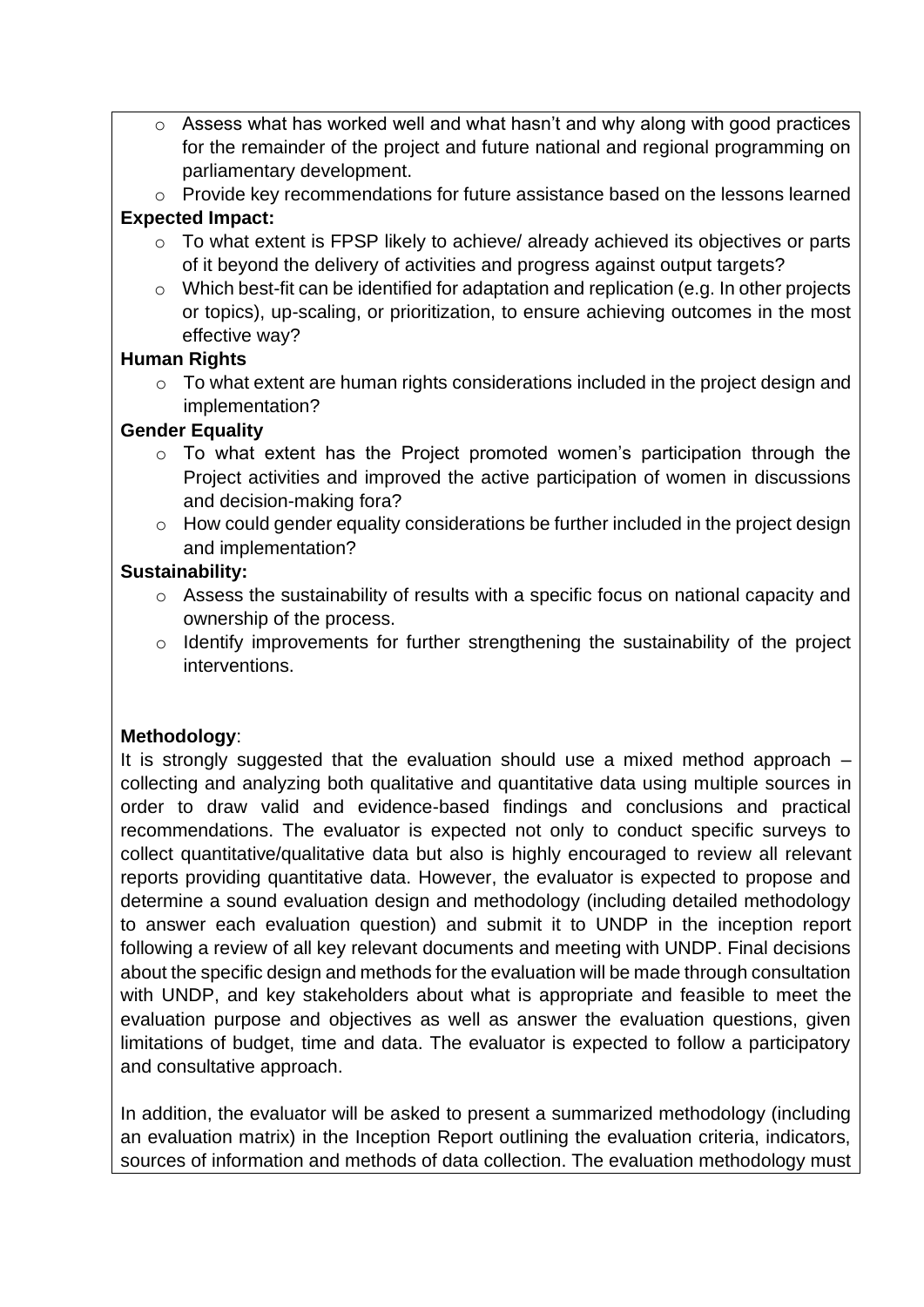conform to the United Nations Evaluation Group (UNEG) Norms and Standards, "Integrating Human Rights and Gender Equality in Evaluations" and the UNDP Handbook on Monitoring and Evaluation for Results.

While the Evaluator shall fine-tune the methodology for the evaluation in an Inception Report, a mixed-methods approach of qualitative and quantitative methods is mandatory due to its appropriateness to ensure an inclusive methodology. Special attention shall be paid to an unbiased and objective approach and the triangulation of sources, methods, data, and theories. Indeed, information stemming from secondary sources will be crosschecked and triangulated through data retrieved from primary research methods. Primary data collection methods need to be gender sensitive as well as inclusive.

The credibility of the data collection and analysis are key to the evaluation. Rival theories and competing explanations must be tested once plausible patterns emerge from triangulating data.

When designing the evaluation data collection tools and instruments, the Evaluators needs to consider the analysis of certain relevant or innovative topics in the form of short case studies, analyses, etc. that would benefit the evaluation results.

The Evaluators will undertake the following process in achieving the above output:

- Review of written documents and information gathering.
- Discuss remotely with project stakeholders, as well as with the donors (NZ MFAT, Australia DFAT and the government of Japan), institutional partners of Parliament, Civil society organizations and other development partners:
- Discuss remotely with Parliament's leadership (Speaker, Secretary General, Deputy Secretary general and other senior officers) and Senior MPs while always respecting a politically balanced approach to parliamentary interlocutors;

# **Expected Outputs and Deliverables**

The final products to be produced by the Evaluators for this assignment are:

- **i) Inception report:** The inception report should be prepared by the final evaluators before going into the full-fledged final evaluation exercise. It should include initial observations of the desk review, refined evaluation questions, data collection instruments (including surveys/questionnaires and interview guides), sampling strategy, evaluation matrix and limitations to the evaluation, in line with UNDP evaluation norms, standards, guidelines and templates.
- **ii) Draft final evaluation report:** Draft evaluation report should be prepared in line with UNDP evaluation norms, standards, guidelines and templates, including an analysis of the performance of the project to adequately address gender equality as well as human rights issues, with concrete findings, conclusions and recommendations. The UNDP Team Leader, Effective Governance, will review the draft evaluation report.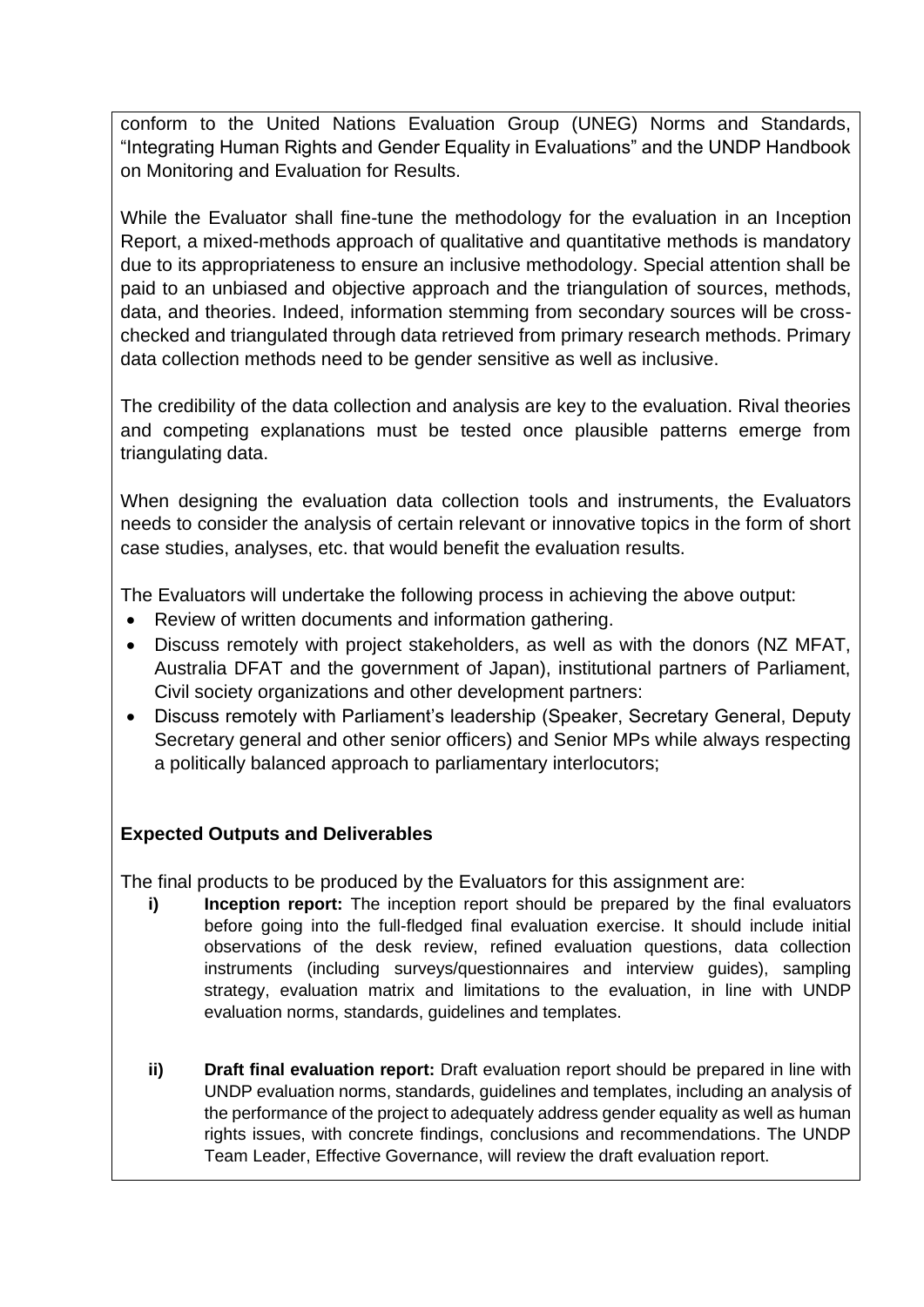- **iii) Presentation/Debriefing/Audit Trial:** A meeting will be organized with key stakeholders including UNDP to present findings, conclusions and recommendations.
- **iv) Final Evaluation Report:** The final report will be produced based on feedback received on the draft report. The final report will be shared with stakeholders and other partners. The final evaluation report and an Evaluation Brief (2-pager) should be prepared in line with UNDP evaluation norms, standards, guidelines and templates.

### **Institutional Arrangement**

The Evaluators will work under the supervision of the UNDP Team Leader, Effective Governance, who will consult with, and seek inputs from, other counterparts in line with the evaluation ToR. Although FPSP is administratively responsible for the evaluation, it shall not interfere with analysis and reporting, except where requested and at opportunities for comments/feedback.

UNDP will share the final version of the final report with the national stakeholder agencies and all partners of the project.

### **Duration of the Work**

The consultancy is for 25 days, and payments are deliverable based.

### **Duty Station**

The consultants will be home based.

#### **COMPETENCIES**

- Strong interpersonal and communication skills;
- Strong analytical, reporting and writing abilities skills;
- Openness to change and ability to receive/integrate feedback;
- Ability to plan, organize, implement and report on work;
- Ability to work under pressure and tight deadlines;
- Comprehensiveness knowledge of parliamentary systems, both Westminster and Congressional models;
- Proficiency in the use of office IT applications and internet in conducting research;
- Outstanding communication, and organizational skills;
- Excellent presentation and facilitation skills.
- Demonstrates integrity and ethical standards;
- Positive, constructive attitude to work;
- Displays cultural, gender, religion, race, nationality and age sensitivity and adaptability.

## **REQUIRED SKILLS AND EXPERIENCE**

#### **Educational Qualifications**

• A Master's degree in political science, law, legislative studies, public administration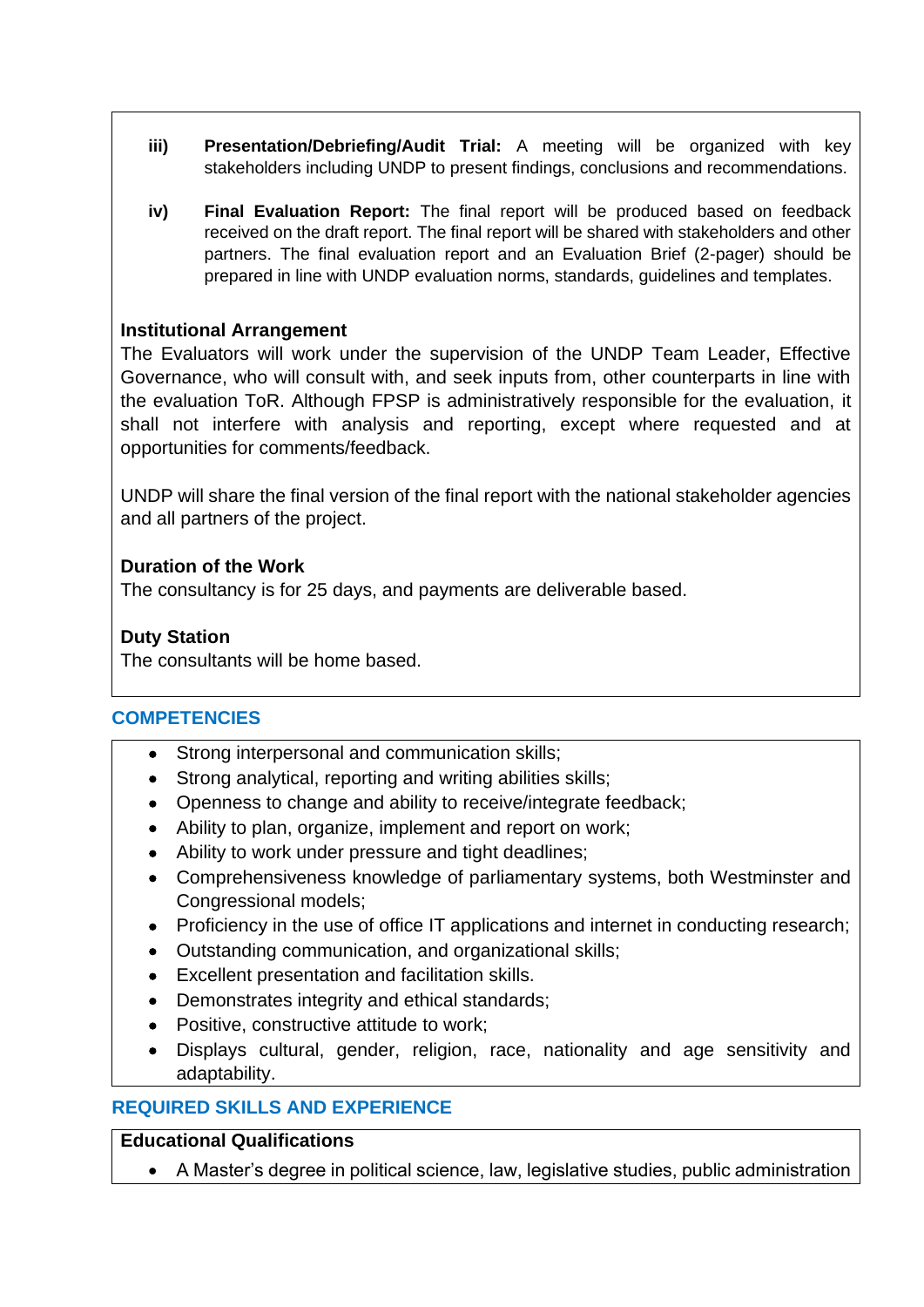or related subject.

## **Experience**

- A minimum of 10 years of experience working with or for parliaments or in the field of parliamentary development.
- Documented extensive experience in undertaking final evaluations of UNDP parliament projects;
- Proven record of accomplishment in producing high quality analytical research on legislature in - transition and developing countries;
- Demonstrated ability to design and facilitate interviews and consultations with high level stakeholders such politicians and parliamentarians.
- Excellent representational and liaison skills;

# **Language requirements**

• Fluency in English (written and verbal) language is required

# **Price Proposal and Schedule of Payments**

Consultant must send a financial proposal based on **Lump Sum Amount**. The total amount quoted shall be all-inclusive and include all costs components required to perform the deliverables identified in the TOR, including professional fee, travel costs, living allowance (if any work is to be done outside the IC´s duty station) and any other applicable cost to be incurred by the IC in completing the assignment. The contract price will fixed output-based price regardless of extension of the herein specified duration. Payments will be done upon completion of the deliverables/outputs and as per below percentages:

| <b>Deliverables</b>                                | Amount (%) |
|----------------------------------------------------|------------|
| Consultations (virtual) completed                  | 20%        |
| Draft final evaluation report                      | 30%        |
| Final Evaluation report & completion of debriefing | 50%        |
| <b>TOTAL</b>                                       | 100%       |

In the event of unforeseeable travel not anticipated in this TOR, payment of travel costs including tickets, lodging and terminal expenses should be agreed upon, between the respective business unit and the Individual Consultant, prior to travel and will be reimbursed.

Note: Successful individual will be required to provide proof of medical insurance coverage before commencement of contract for the duration of the assignment.

Consultants with whom there is further interest will be contacted. The successful consultant shall opt to sign an Individual Contract or a Reimbursable Loan Agreement (RLA) through its company/employer with UNDP.